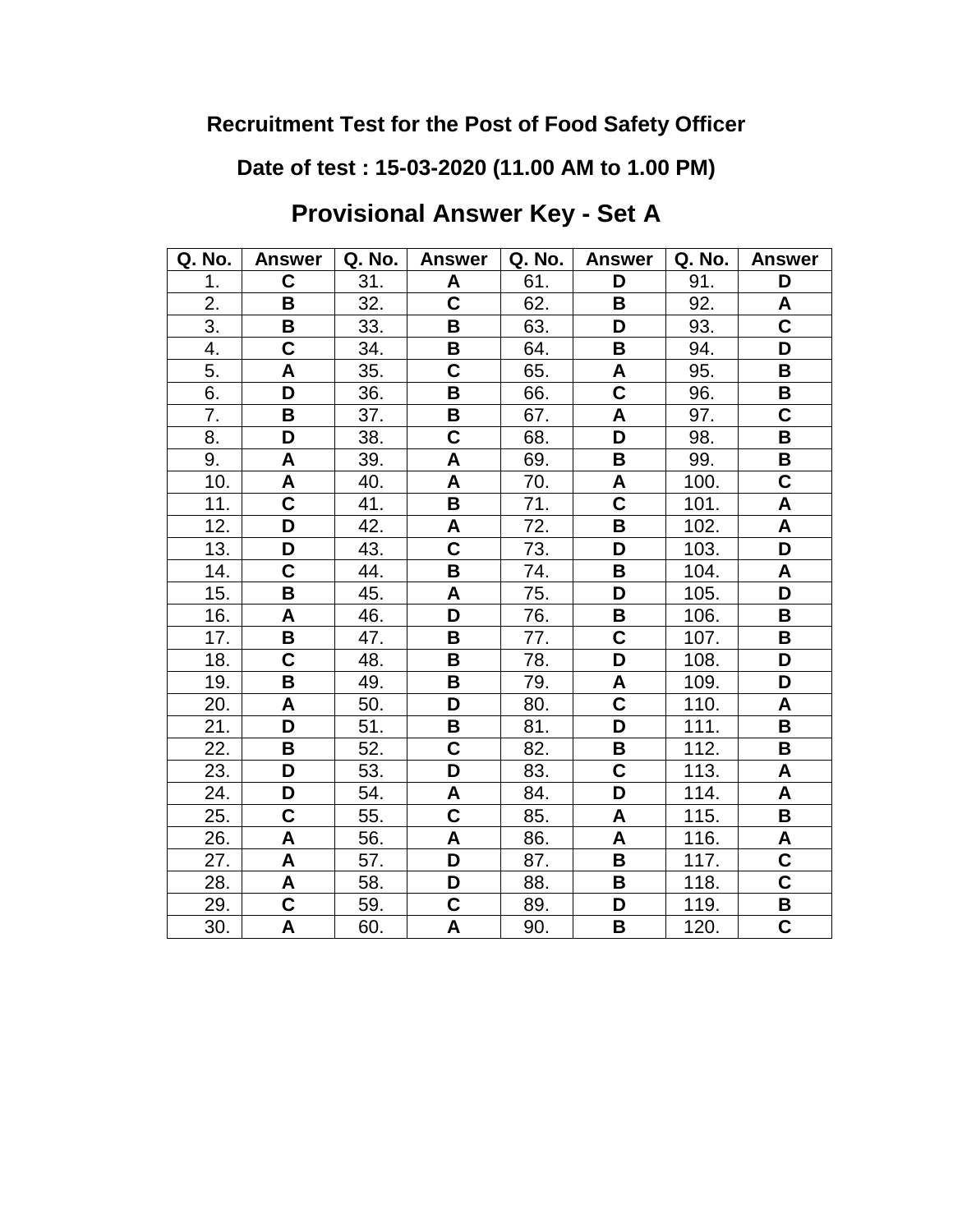**Date of test : 15-03-2020 (11.00 AM to 1.00 PM)**

# **Provisional Answer Key - Set B**

| Q. No. | <b>Answer</b>           | Q. No. | <b>Answer</b>           | Q. No. | <b>Answer</b>           | Q. No. | <b>Answer</b>             |
|--------|-------------------------|--------|-------------------------|--------|-------------------------|--------|---------------------------|
| 1.     | D                       | 31.    | B                       | 61.    | D                       | 91.    | B                         |
| 2.     | B                       | 32.    | B                       | 62.    | B                       | 92.    | $\overline{\mathsf{C}}$   |
| 3.     | $\overline{\textbf{C}}$ | 33.    | A                       | 63.    | D                       | 93.    | D                         |
| 4.     | D                       | 34.    | A                       | 64.    | D                       | 94.    | A                         |
| 5.     | A                       | 35.    | B                       | 65.    | C                       | 95.    | C                         |
| 6.     | A                       | 36.    | A                       | 66.    | A                       | 96.    | $\boldsymbol{\mathsf{A}}$ |
| 7.     | B                       | 37.    | $\overline{\mathsf{c}}$ | 67.    | $\overline{\mathsf{A}}$ | 97.    | $\overline{\mathsf{D}}$   |
| 8.     | B                       | 38.    | $\overline{\mathsf{c}}$ | 68.    | A                       | 98.    | D                         |
| 9.     | D                       | 39.    | B                       | 69.    | $\overline{\mathbf{C}}$ | 99.    | $\overline{\mathbf{C}}$   |
| 10.    | B                       | 40.    | C                       | 70.    | A                       | 100.   | A                         |
| 11.    | D                       | 41.    | $\overline{\mathsf{c}}$ | 71.    | A                       | 101.   | D                         |
| 12.    | A                       | 42.    | B                       | 72.    | $\overline{\textbf{c}}$ | 102.   | B                         |
| 13.    | $\overline{\mathbf{C}}$ | 43.    | B                       | 73.    | B                       | 103.   | D                         |
| 14.    | D                       | 44.    | C                       | 74.    | B                       | 104.   | B                         |
| 15.    | В                       | 45.    | A                       | 75.    | $\overline{\mathsf{C}}$ | 105.   | A                         |
| 16.    | B                       | 46.    | D                       | 76.    | $\overline{\mathbf{B}}$ | 106.   | $\overline{\mathbf{c}}$   |
| 17.    | C                       | 47.    | B                       | 77.    | В                       | 107.   | A                         |
| 18.    | B                       | 48.    | D                       | 78.    | $\overline{\mathsf{c}}$ | 108.   | D                         |
| 19.    | B                       | 49.    | A                       | 79.    | A                       | 109.   | B                         |
| 20.    | C                       | 50.    | A                       | 80.    | A                       | 110.   | A                         |
| 21.    | A                       | 51.    | $\overline{\mathbf{C}}$ | 81.    | B                       | 111.   | $\overline{\mathbf{C}}$   |
| 22.    | A                       | 52.    | D                       | 82.    | A                       | 112.   | В                         |
| 23.    | D                       | 53.    | D                       | 83.    | $\overline{\textbf{C}}$ | 113.   | D                         |
| 24.    | A                       | 54.    | C                       | 84.    | $\overline{\mathbf{B}}$ | 114.   | В                         |
| 25.    | D                       | 55.    | B                       | 85.    | A                       | 115.   | D                         |
| 26.    | В                       | 56.    | A                       | 86.    | D                       | 116.   | В                         |
| 27.    | В                       | 57.    | В                       | 87.    | B                       | 117.   | C                         |
| 28.    | D                       | 58.    | C                       | 88.    | B                       | 118.   | D                         |
| 29.    | D                       | 59.    | В                       | 89.    | B                       | 119.   | A                         |
| 30.    | Α                       | 60.    | A                       | 90.    | D                       | 120.   | $\overline{\mathsf{C}}$   |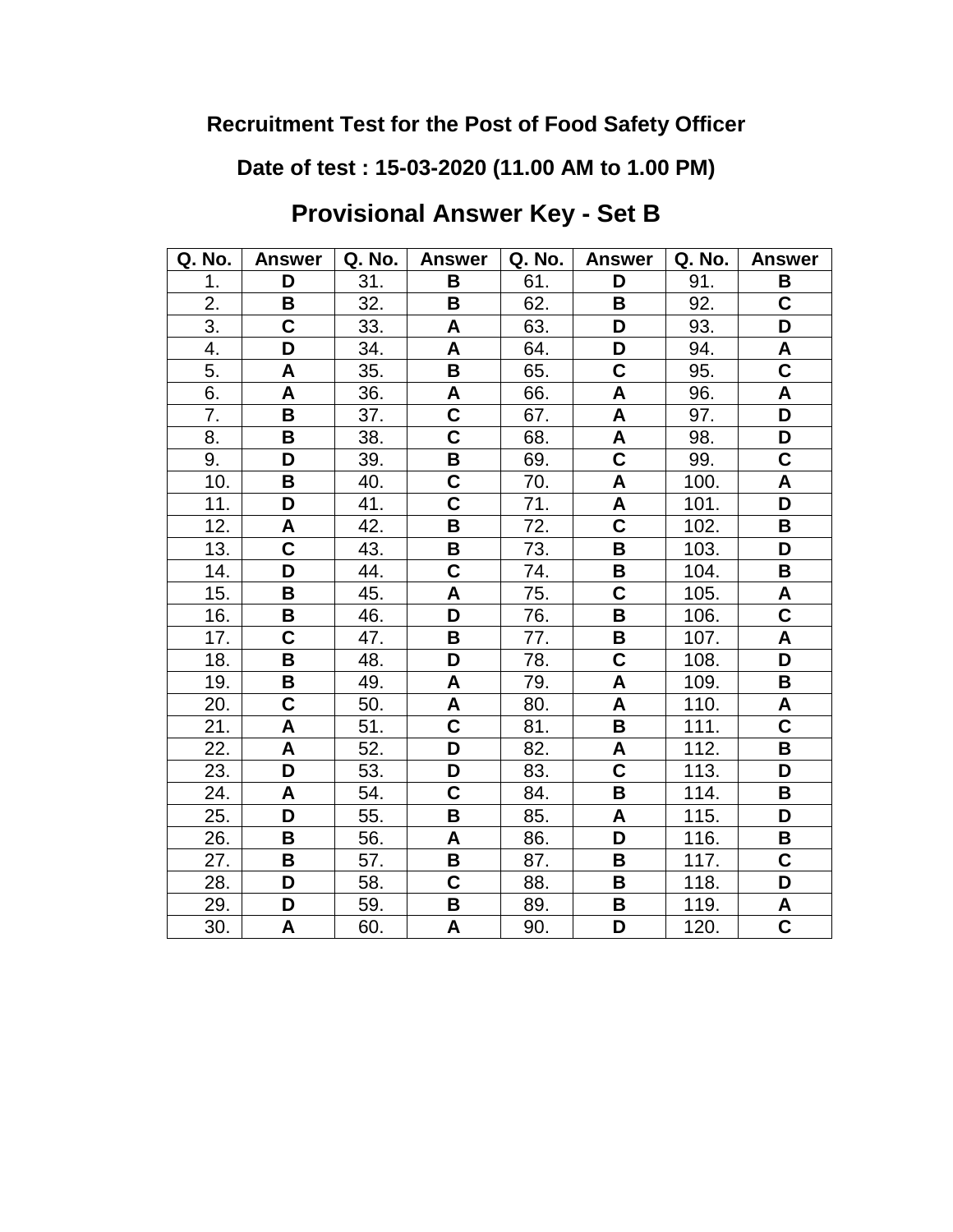**Date of test : 15-03-2020 (11.00 AM to 1.00 PM)**

# **Provisional Answer Key - Set C**

| Q. No.           | <b>Answer</b>           | Q. No. | <b>Answer</b>             | Q. No. | <b>Answer</b>           | Q. No. | <b>Answer</b>             |
|------------------|-------------------------|--------|---------------------------|--------|-------------------------|--------|---------------------------|
| 1.               | D                       | 31.    | C                         | 61.    | A                       | 91.    | D                         |
| 2.               | A                       | 32.    | B                         | 62.    | $\overline{\textbf{C}}$ | 92.    | B                         |
| $\overline{3}$ . | $\overline{\mathbf{C}}$ | 33.    | B                         | 63.    | B                       | 93.    | D                         |
| 4.               | D                       | 34.    | C                         | 64.    | B                       | 94.    | В                         |
| 5.               | B                       | 35.    | A                         | 65.    | $\overline{\mathsf{c}}$ | 95.    | A                         |
| 6.               | B                       | 36.    | D                         | 66.    | B                       | 96.    | $\overline{\mathbf{c}}$   |
| 7.               | $\overline{\mathbf{C}}$ | 37.    | B                         | 67.    | B                       | 97.    | $\boldsymbol{\mathsf{A}}$ |
| 8.               | B                       | 38.    | D                         | 68.    | $\overline{\textbf{C}}$ | 98.    | D                         |
| 9.               | B                       | 39.    | A                         | 69.    | A                       | 99.    | B                         |
| 10.              | $\overline{\mathsf{C}}$ | 40.    | A                         | 70.    | A                       | 100.   | A                         |
| 11.              | A                       | 41.    | $\overline{\mathbf{C}}$   | 71.    | B                       | 101.   | $\overline{\mathsf{c}}$   |
| 12.              | A                       | 42.    | D                         | 72.    | A                       | 102.   | B                         |
| 13.              | D                       | 43.    | D                         | 73.    | $\overline{\textbf{C}}$ | 103.   | D                         |
| 14.              | A                       | 44.    | C                         | 74.    | B                       | 104.   | B                         |
| 15.              | D                       | 45.    | B                         | 75.    | A                       | 105.   | D                         |
| 16.              | В                       | 46.    | A                         | 76.    | D                       | 106.   | В                         |
| 17.              | B                       | 47.    | B                         | 77.    | B                       | 107.   | C                         |
| 18.              | D                       | 48.    | $\mathbf C$               | 78.    | B                       | 108.   | D                         |
| 19.              | D                       | 49.    | B                         | 79.    | B                       | 109.   | A                         |
| 20.              | A                       | 50.    | A                         | 80.    | $\overline{\mathsf{D}}$ | 110.   | $\overline{\textbf{c}}$   |
| 21.              | B                       | 51.    | D                         | 81.    | B                       | 111.   | D                         |
| 22.              | B                       | 52.    | B                         | 82.    | C                       | 112.   | В                         |
| 23.              | A                       | 53.    | D                         | 83.    | $\overline{\mathsf{D}}$ | 113.   | $\overline{\mathsf{C}}$   |
| 24.              | A                       | 54.    | D                         | 84.    | A                       | 114.   | D                         |
| 25.              | B                       | 55.    | C                         | 85.    | $\overline{\textbf{C}}$ | 115.   | A                         |
| 26.              | Α                       | 56.    | A                         | 86.    | A                       | 116.   | A                         |
| 27.              | C                       | 57.    | A                         | 87.    | D                       | 117.   | B                         |
| 28.              | $\overline{\textbf{C}}$ | 58.    | $\boldsymbol{\mathsf{A}}$ | 88.    | D                       | 118.   | В                         |
| 29.              | B                       | 59.    | $\overline{c}$            | 89.    | $\overline{\mathbf{C}}$ | 119.   | D                         |
| 30.              | $\overline{\mathsf{C}}$ | 60.    | A                         | 90.    | $\overline{\mathsf{A}}$ | 120.   | B                         |